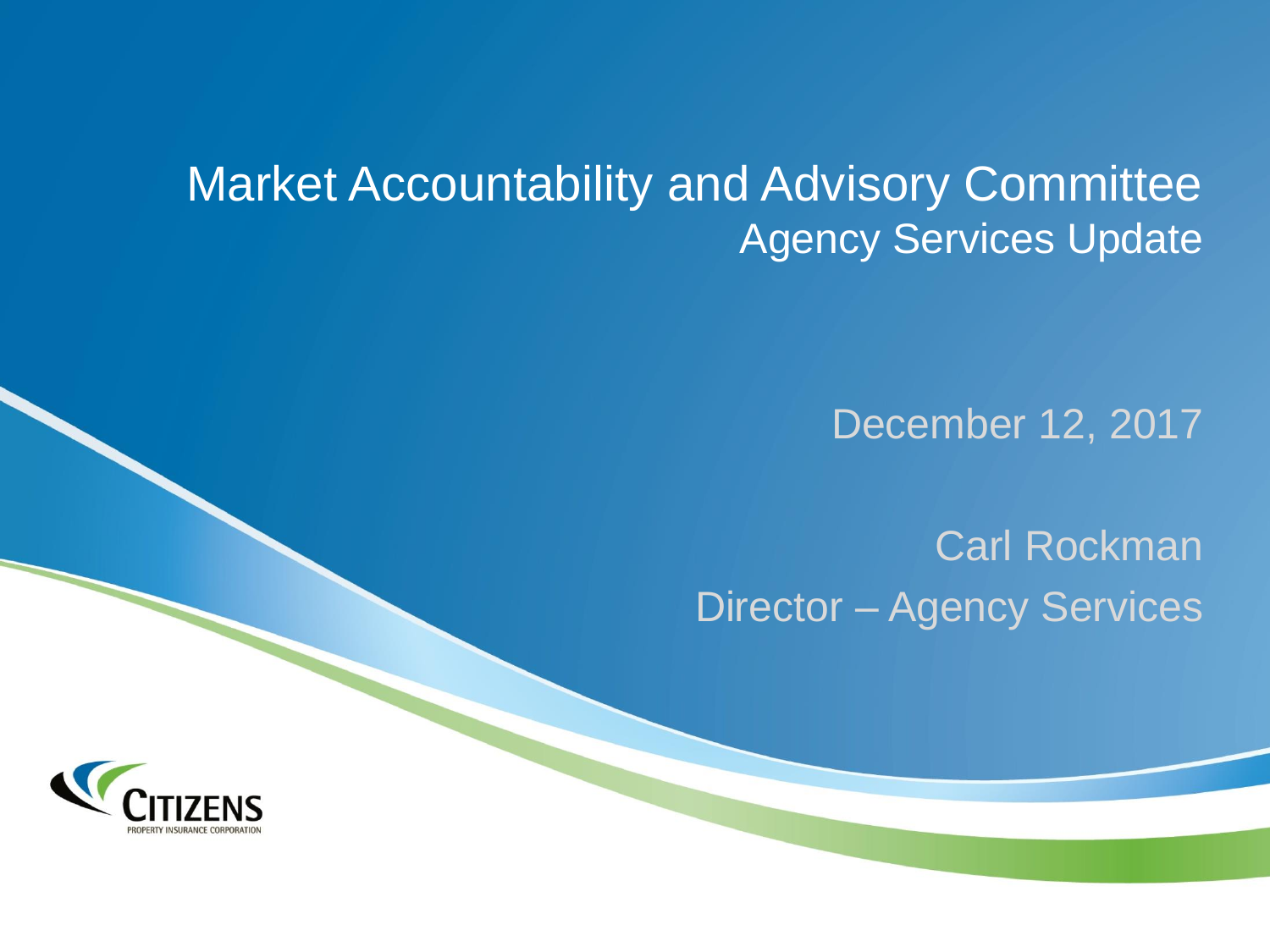#### (Data as of 10/31/2017)

### **Current Agent and Agency Counts vs YE 2015**

|            | Oct-17  | <b>Dec-15</b> | <b>Net Change</b> |
|------------|---------|---------------|-------------------|
| Agencies   | 4,782   | 5,249         | $-467$            |
| Agents     | 7,285   | 8,051         | $-766$            |
| Sum of PIF | 448,737 | 503,865       | $-55,128$         |

### **Agency Segmentation**

|                         | Oct-17                |                  |                  | <b>Dec-15</b>         |                  |                  |
|-------------------------|-----------------------|------------------|------------------|-----------------------|------------------|------------------|
|                         | <b>Total Agencies</b> | <b>Total PIF</b> | % of Overall PIF | <b>Total Agencies</b> | <b>Total PIF</b> | % of Overall PIF |
| Tier 1 (2000+PIF)       | 10 <sup>1</sup>       | 57,516           | 12.8%            |                       | 71,901           | 14.3%            |
| Tier 2 (500-1999 PIF)   | 117                   | 87,809           | 19.6%            | 123                   | 90,814           | 18.0%            |
| Tier 3 (200-499 PIF)    | 448                   | 136,728          | 30.5%            | 533                   | 161,506          | 32.1%            |
| Tier 4 (50-199 PIF)     | 1,180                 | 123,872          | 27.6%            | 1,270                 | 132,019          | 26.2%            |
| Tier 5 (49 or less PIF) | 2,731                 | 42,812           | 9.5%             | 2,977                 | 47,625           | 9.5%             |
| Tier $6(0$ PIF)         | 296                   |                  | 0.0%             | 337                   | 0                | 0.0%             |
| <b>Total</b>            | 4,782                 | 448,737          | 100.00%          | 5,249                 | 503,865          | 100.00%          |

**Note:** 63% of Citizens agencies have less than 50 policies in force

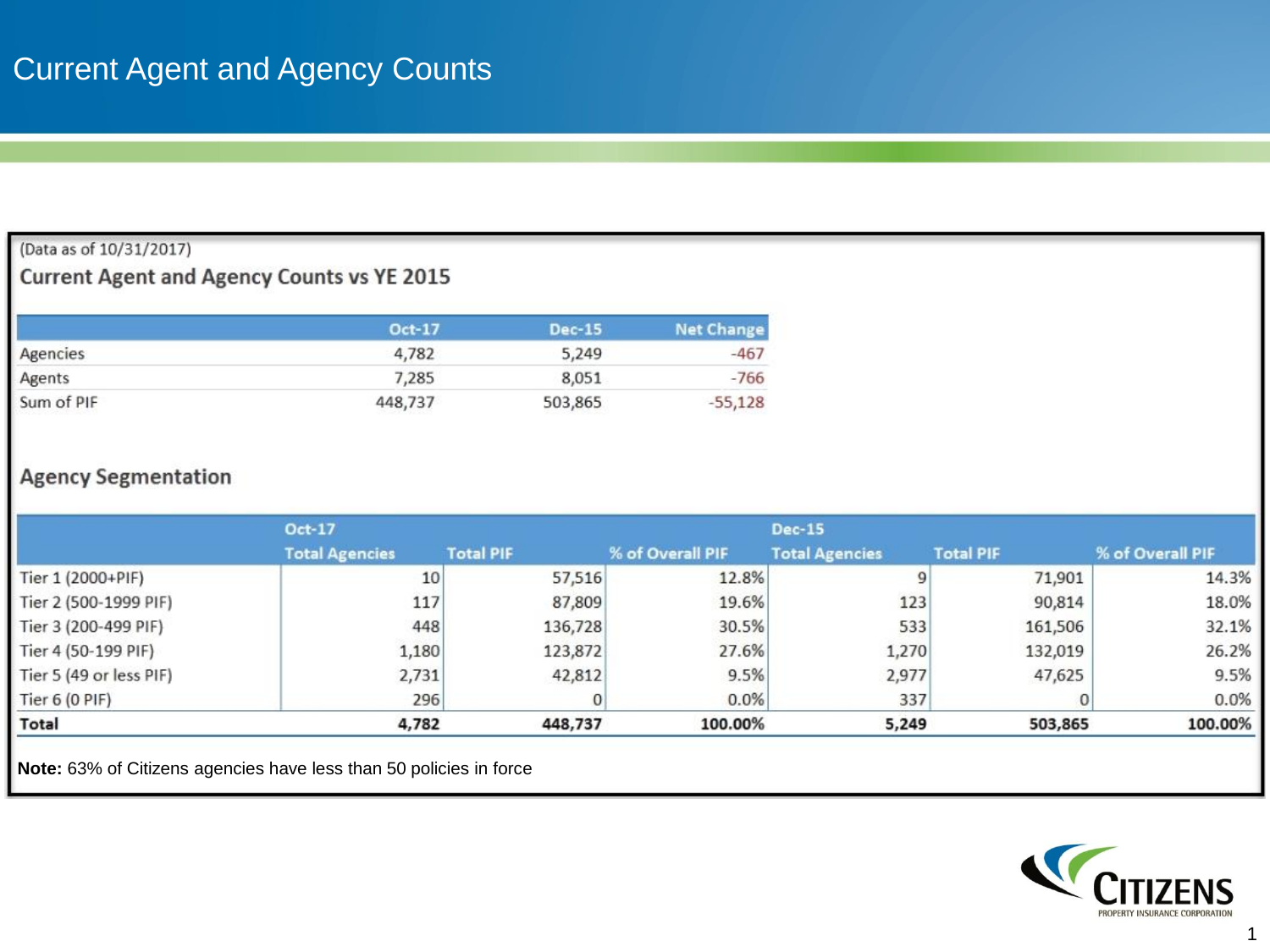## Agency Management CAT Response:

Hurricane Irma presence in Monroe County



| <b>Policyholders</b><br><b>Number of</b> |                  | <b>Other</b>    | <b>FNOLs</b>                | <b>ALE Checks</b> | <b>Amount of ALE</b> | <b>Claims</b>  |                  |
|------------------------------------------|------------------|-----------------|-----------------------------|-------------------|----------------------|----------------|------------------|
|                                          | <b>Locations</b> | <b>Assisted</b> | <b>Inquiries/Assistance</b> | <b>Filed</b>      | <b>Written</b>       | <b>Written</b> | <b>Escalated</b> |
| <b>Key West</b>                          |                  | 156             |                             | 34                |                      | \$25,100.00    | 40               |
| <b>Big Pine Key</b>                      |                  | 457             | 30                          | 95                | 92                   | \$306,140.00   | 15               |
| <b>Marathon</b>                          |                  | 73              |                             |                   |                      |                | 27               |
| Tavernier                                |                  | 129             |                             | 34                |                      | \$24,650.00    | 32               |
| <b>Totals</b>                            |                  | 814             |                             | 164               | 104                  | \$359,890.00   | 114              |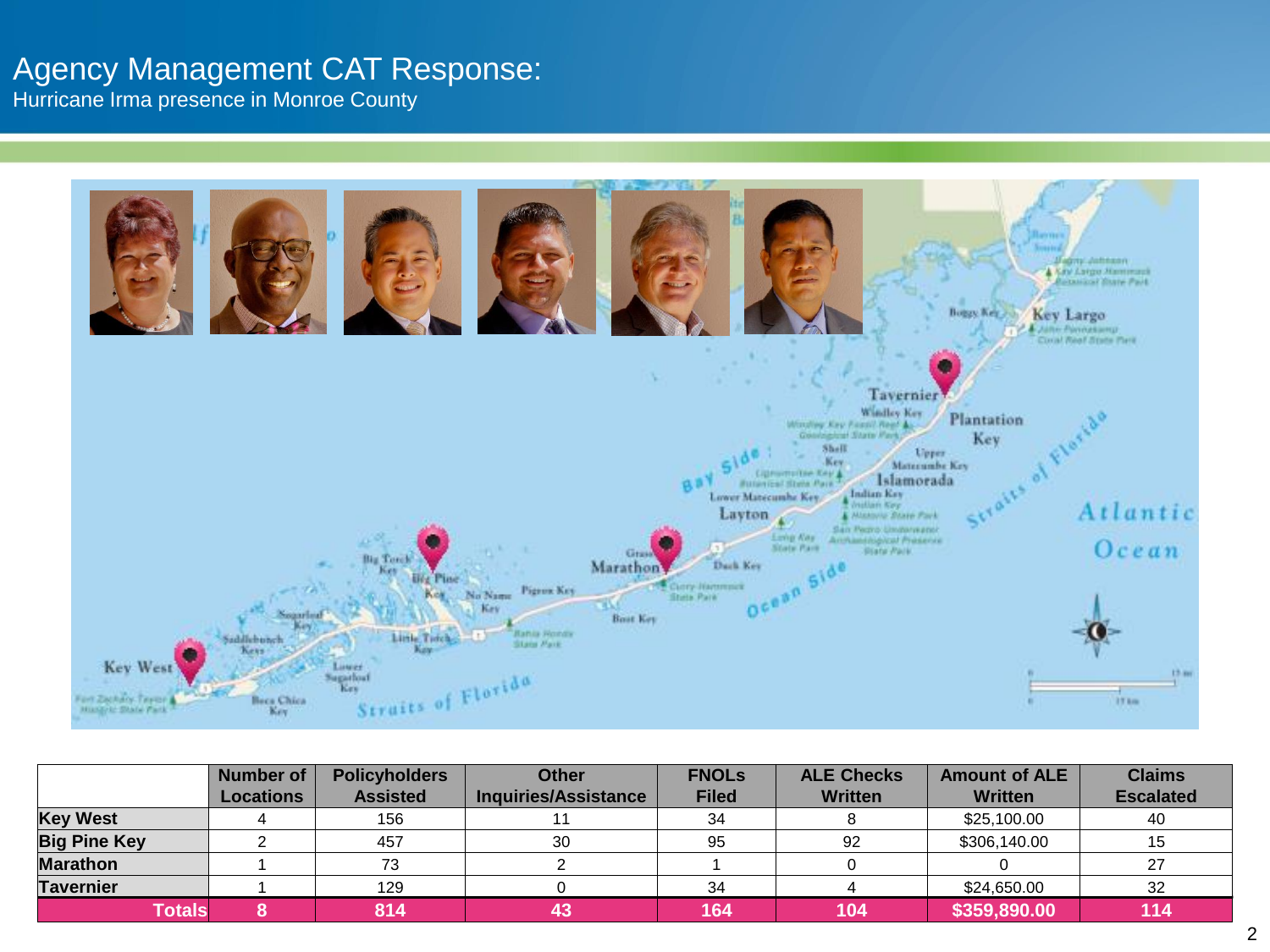## Weekly Agent Education Status Update:

Overview of Assignment of Benefits and Managed Repair Program



| <b>County</b>       | <b>Course Completed</b> | <b>Course Yet to Complete</b> |
|---------------------|-------------------------|-------------------------------|
| <b>BROWARD</b>      | 586                     | 337                           |
| <b>HILLSBOROUGH</b> | 689                     | 176                           |
| <b>MIAMI-DADE</b>   | 810                     | 413                           |
| <b>PALM BEACH</b>   | 420                     | 179                           |
| <b>PINELLAS</b>     | 328                     | 86                            |
| <b>Grand Total</b>  | 2833                    | 1191                          |

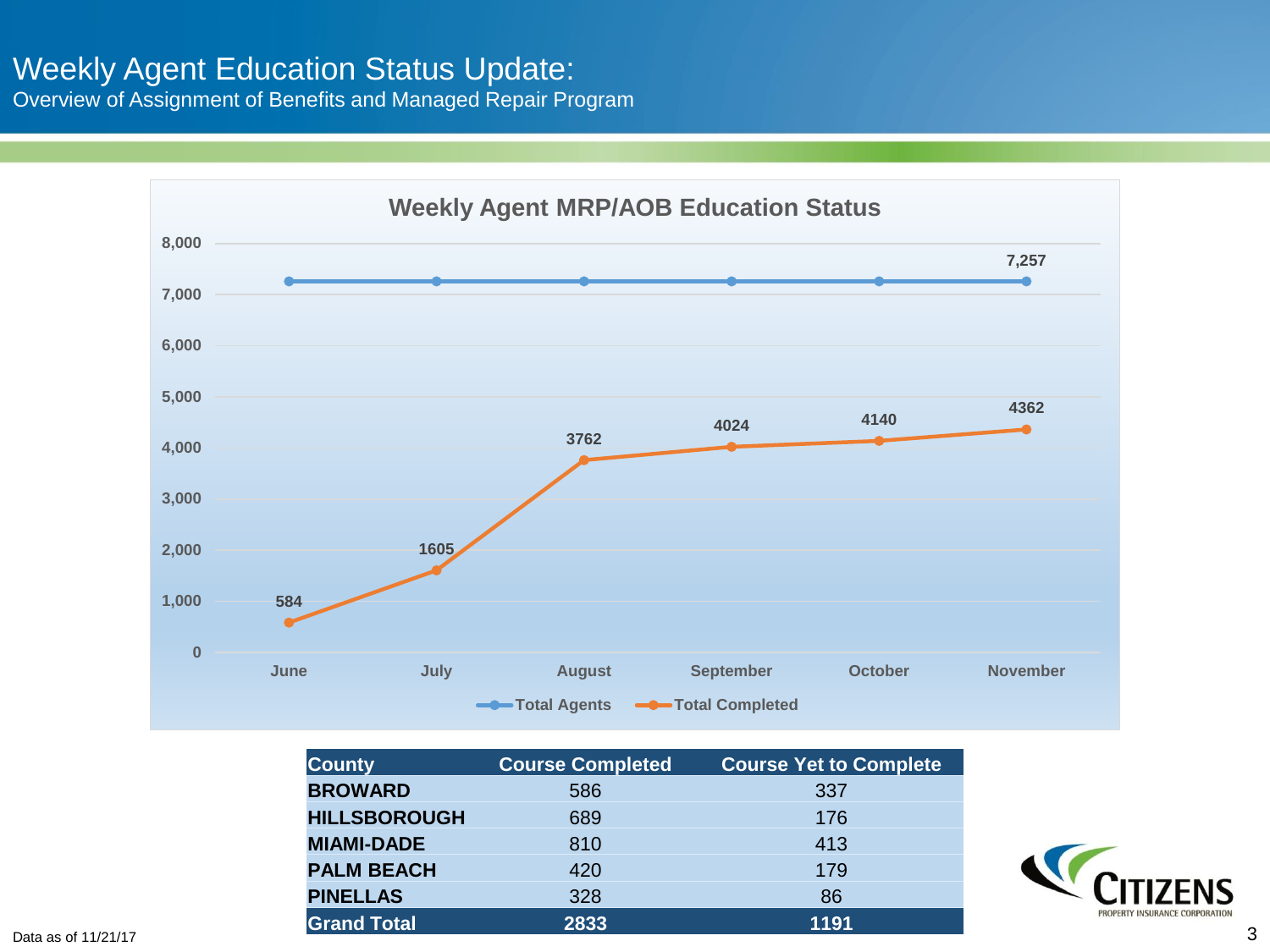### New Performance Standards: Late Submission Violation Program:

Current State and What is in Place to Avoid obtaining a Late Submission Violation



\*Data for the months of May through October 2017

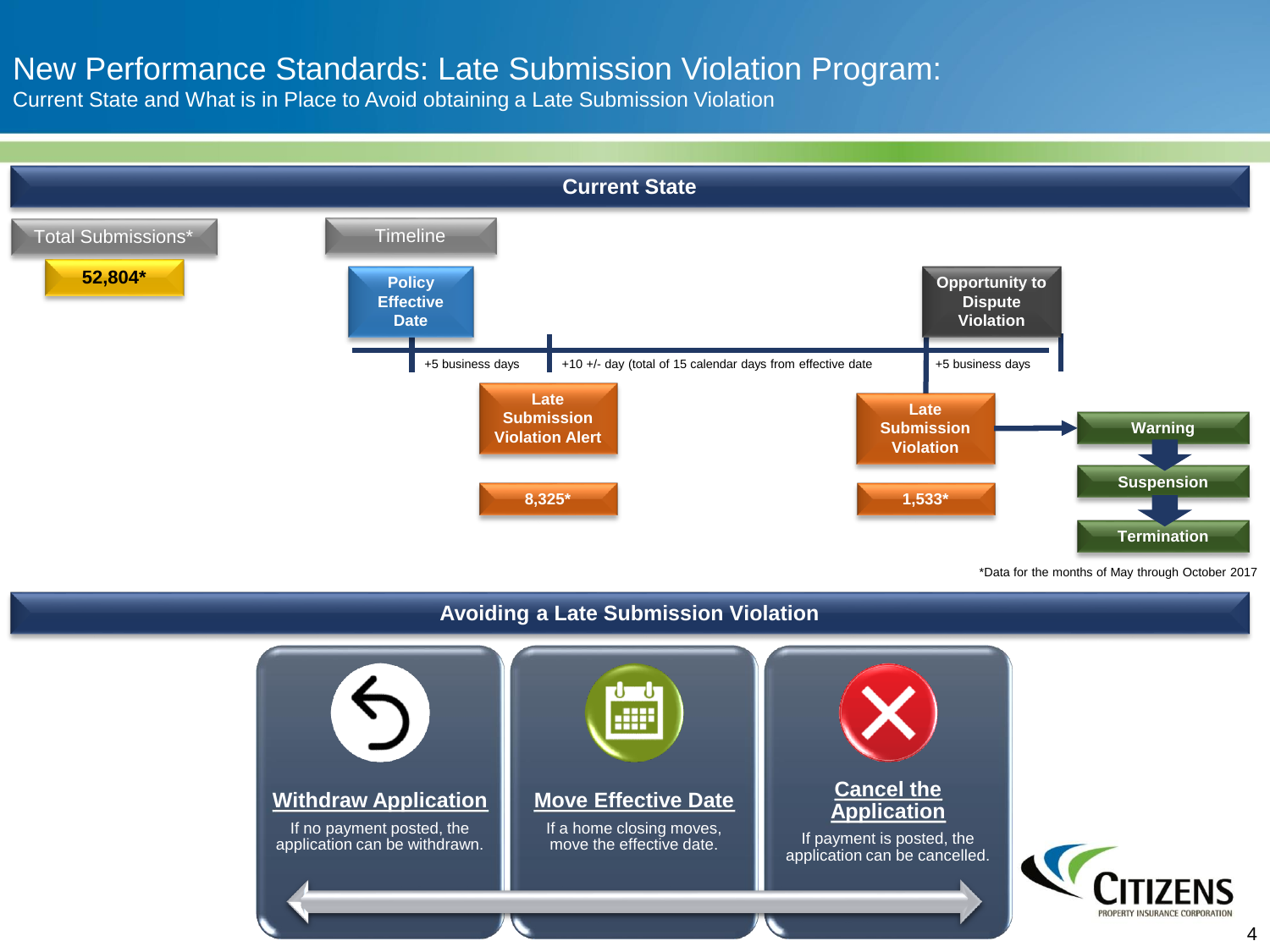## New Performance Standards: Late Submission Violation Program Cont.:

Current Disciplinary Process for Late Submission Violations (program suspended)

| If the agent<br>submits:                                | 1.<br><b>Citizens will</b><br>issue:                                                                                       | 2.<br><b>Citizens will</b><br>impose:                                                                                                                                        | 3.<br><b>Citizens will</b><br> impose:                                                                                                            | 4.<br><b>Citizens</b><br>could:                                                                                                                    |
|---------------------------------------------------------|----------------------------------------------------------------------------------------------------------------------------|------------------------------------------------------------------------------------------------------------------------------------------------------------------------------|---------------------------------------------------------------------------------------------------------------------------------------------------|----------------------------------------------------------------------------------------------------------------------------------------------------|
| 30 or fewer submissions:                                | A warning notice if the<br>agent receives more<br>than six<br>late-submission<br>violations.                               | A 30-day suspension if<br>the agent receives six or<br>more late-submission<br><b>violations</b> in the six<br>months after the warning after completing the 30-<br>Inotice. | A 90-day suspension if<br>the agent receives two or agreement if there are<br>more late-submission<br>violations in six months<br>day suspension. | Terminate the agent's<br>any subsequent late-<br>submission violations<br>within 90 days after the<br>90-day suspension.                           |
| 31 or <i>more</i> submissions:                          | A warning notice if the<br>agent receives late-<br>submission violations<br>in 20 percent or more of<br>their submissions. | A 30-day suspension if<br>the agent receives 10<br>late-submission<br><b>violations</b> in the six<br>months after the warning after completing the 30-<br>Inotice.          | A 90-day suspension if<br>the agent receives six<br>late-submissions<br><b>violation</b> in six months<br>day suspension.                         | Terminate the agent's<br>agreement if there are<br>any subsequent late-<br>submission violations<br>within 90 days after the<br>90-day suspension. |
| Disciplinary Process based on a 12-month rolling cycle. |                                                                                                                            |                                                                                                                                                                              |                                                                                                                                                   |                                                                                                                                                    |

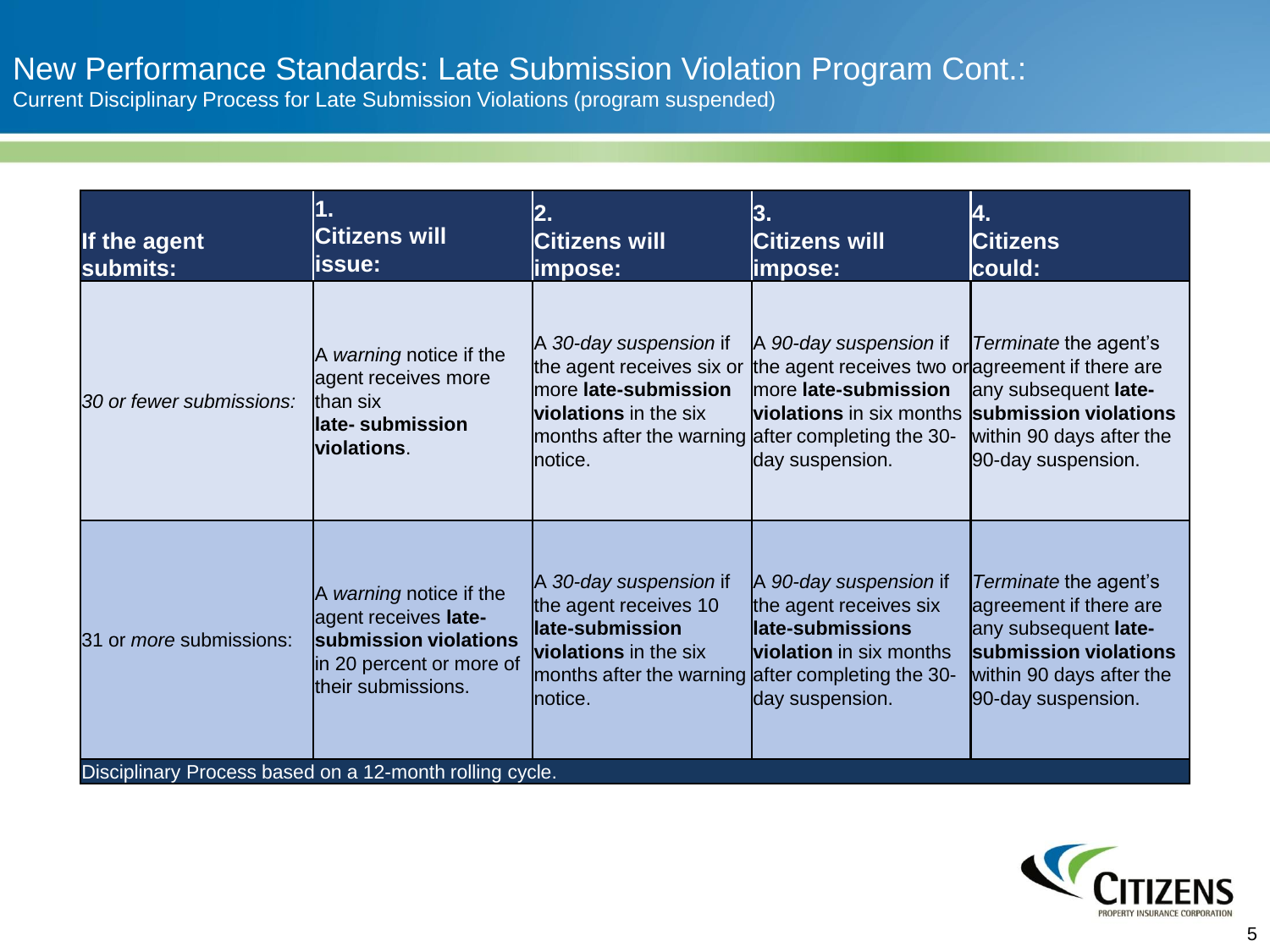## New Performance Standards: Binding Violation Program:

Current and Proposed states

| <b>Current State</b>                                                                                                                                                                                                                                                                                                                                                                                                                                   |                    |                                                              |
|--------------------------------------------------------------------------------------------------------------------------------------------------------------------------------------------------------------------------------------------------------------------------------------------------------------------------------------------------------------------------------------------------------------------------------------------------------|--------------------|--------------------------------------------------------------|
| <b>Violations</b>                                                                                                                                                                                                                                                                                                                                                                                                                                      | Volume*            | <b>Outcomes</b>                                              |
| <b>Uninsurable Risk:</b> Submitting an application for a risk that is uninsurable as defined in the Personal Residential<br>Multiperil (PR-M) and Personal Residential Wind-Only (PR-W) manuals.                                                                                                                                                                                                                                                       | 965 (53%)          | <b>Agents Under:</b><br>Warning<br>26                        |
| <b>Circumventing the Document Submission Process:</b> Uploading of any documentation that is<br>incorrect, incomplete or unacceptable for the document indicated.                                                                                                                                                                                                                                                                                      | 766 (42%)          | <b>Suspension</b><br>1<br><b>Termination</b><br>$\mathbf{0}$ |
| <b>Ineligible Risk:</b> Submitting insufficient documentation to establish that the risk meets Citizens' eligibility<br>requirement (no offer of coverage or the 15-percent rule).                                                                                                                                                                                                                                                                     | 78 (4%)            | <b>Total Submissions YTD</b>                                 |
| Premium Posted on Unbound Risk: Posting of a premium on an unbound new-business application prior<br>to Underwriting's review and approval, regardless of the final determination of eligibility or insurability.                                                                                                                                                                                                                                      | 14 (1%)            | 80,423<br>Note: All Data is for 2017 YTD as of 11/1/17       |
| <b>Proposed Future State</b>                                                                                                                                                                                                                                                                                                                                                                                                                           |                    |                                                              |
| <b>Violations</b>                                                                                                                                                                                                                                                                                                                                                                                                                                      | Volume (potential) |                                                              |
| <b>Uninsurable Risk:</b> Risk is uninsurable as defined by Rule 208 in the PR-M and PR-W underwriting manuals for<br>policy form, specifically.                                                                                                                                                                                                                                                                                                        | <b>Same</b>        |                                                              |
| <b>Circumventing the Required Document Submission Process: Agent/Agency circumvented the</b><br>new-business submission process by not attaching all required documents.                                                                                                                                                                                                                                                                               | <b>Same</b>        |                                                              |
| <b>Ineligible Risk:</b> Documentation received with new-business application, verifying that the named insured meets<br>Citizens' personal lines eligibility requirements under either:<br>A. no-offer-of-coverage from an admitted carrier; or B.no other offer with comparable coverage that is higher than 15<br>percent of Citizens premium was provided.                                                                                          | <b>Same</b>        |                                                              |
| Premium Posted to an Unbound Risk or Failure to Provide Premium Finance<br><b>Company Contract:</b> A. Premium posted on an unbound application prior to Underwriting review and approval,<br>regardless of final eligibility and/or insurability determination. B. Premium Finance Company Contract was not<br>provided with new business submission or policy renewal.                                                                               | Same + 122 (PFC)   |                                                              |
| <b>Credits Applied Incorrectly or Missing Insured Signatures:</b> One or more of the following credits<br>were applied without proper documentation resulting in a premium increase.<br>A. Documentation to support MIT Credits applied was not provided or insured signature missing<br>B. Documentation of Alarm credits was not provided, C. Acceptable proof of prior insurance was not provided or D.<br>Insured signature missing on application | $1,793+$           | 6                                                            |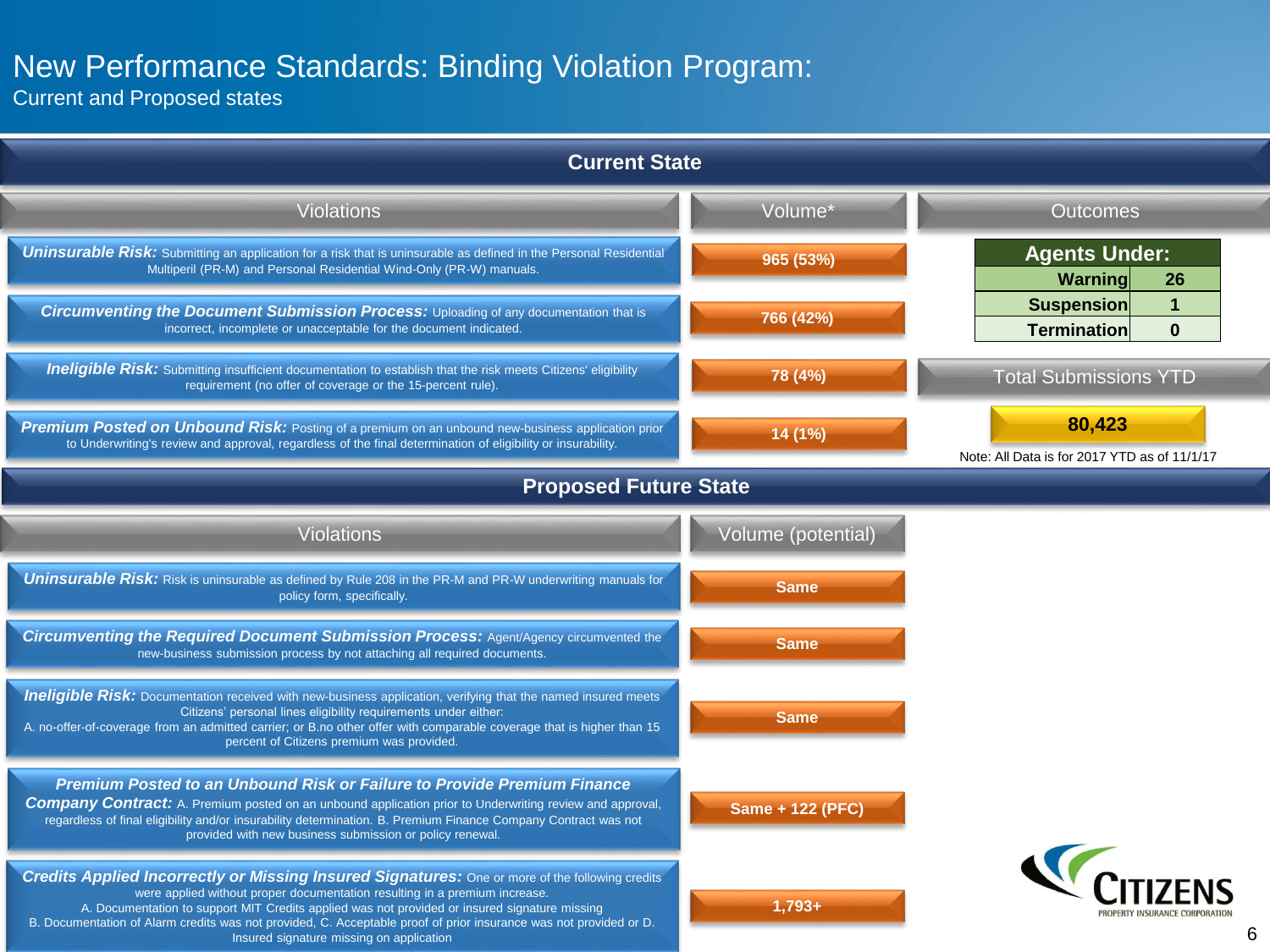# New Performance Standards: Binding Violation Program Cont.:

Current Disciplinary Process for Binding Violations

| If the agent<br>submits:                                | 1.<br><b>Citizens will</b><br>issue:                                                                                     | 2.<br><b>Citizens will</b><br>impose:                                                                                                                                                                                                  | 3.<br><b>Citizens will</b><br>impose:                                                                                                    | 4.<br><b>Citizens</b><br>could:                                                                                                                                    |
|---------------------------------------------------------|--------------------------------------------------------------------------------------------------------------------------|----------------------------------------------------------------------------------------------------------------------------------------------------------------------------------------------------------------------------------------|------------------------------------------------------------------------------------------------------------------------------------------|--------------------------------------------------------------------------------------------------------------------------------------------------------------------|
| 30 or fewer submissions:                                | A warning notice if the<br>agent receives more<br>than three binding<br>violations.                                      | A 30-day suspension if<br>the agent receives three<br>or more additional<br>binding violations in<br>the six months after the<br>warning notice.                                                                                       | A 90-day suspension if<br>the agent receives one<br>binding violation in the<br>six months after<br>completing the 30-day<br>suspension. | Terminate the agent's<br>agreement if there are<br>any subsequent <b>binding</b><br><b>violations</b> within 90<br>days after completing the<br>90-day suspension. |
| 31 or <i>more</i> submissions:                          | A warning notice if the<br>agent receives binding<br><b>violations</b> in 10 percent<br>or more of their<br>submissions. | A 30-day suspension if<br>the agent receives five or the agent receives three<br>more additional <b>binding</b> or more <b>binding</b><br><b>violations</b> in the six<br>months after the warning after completing the 30-<br>notice. | A 90-day suspension if<br><b>violations</b> in six months<br>day suspension.                                                             | Terminate the agent's<br>agreement if there are<br>any subsequent <b>binding</b><br><b>violations</b> within 90<br>days after the 90-day<br>suspension             |
| Disciplinary Process based on a 12-month rolling cycle. |                                                                                                                          |                                                                                                                                                                                                                                        |                                                                                                                                          |                                                                                                                                                                    |